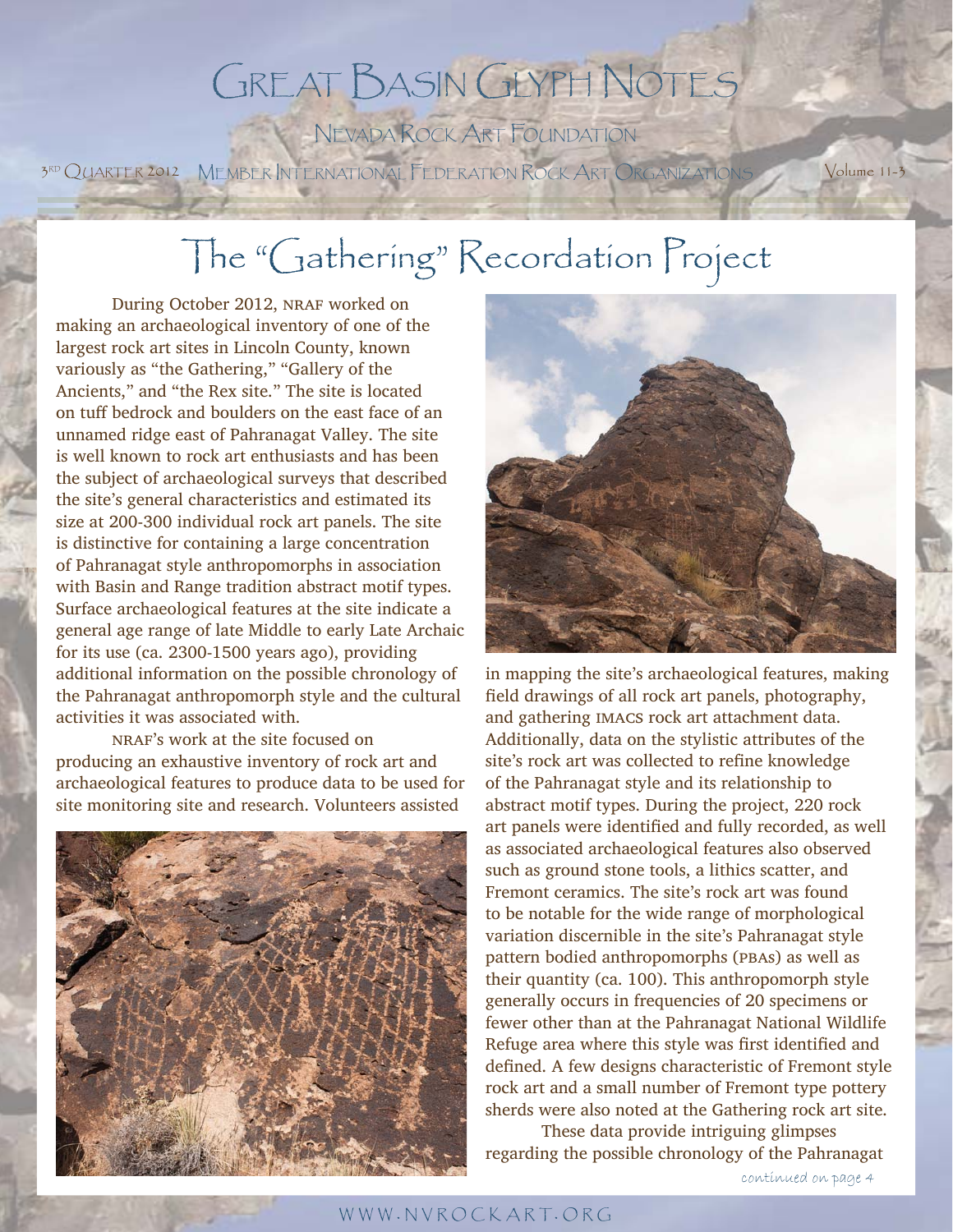## Overview of the Lincoln County Archaeological Initiative by Janice Hoke

 "Lincoln County has some incredible rock art, and there is not a lot known about it," said Nick Pay, archaeologist for the Bureau of Land Management who has worked in the BLM field office in Caliente for four years.

 Nevada Rock Art Foundation staff and volunteers have been helping Pay and the Blm by surveying, documenting and assisting in the interpretation of rock art in Lincoln County through grants from the Lincoln County Archeological Initiative. "We could not get the data any other way," Pay said. "I love working with NRAF." He values NRAF reports and recording process for the level of attention to detail, he added. "It's more detailed than most [reports]."

 The Lincoln County Archaeological Initiative (LCAI) is funded by U.S. Congressional Acts that funnel proceeds from sales of federal lands into a



BLM archaeologist Nick Pay at the Gathering Rock Art Site, end in sight in the near future." October 2012. Photo by Janice Hoke.

trust fund for grants for projects in Lincoln County. To date, 26 projects have been funded for more than \$4 million, Pay said. Besides archaeological and rock art studies, projects also have studied historic mining, transportation, and environmental sites of concern.

 nraf has been funded for a three-year survey of 128 sites, as well as two additional projects. Those projects include a public interpretation project involving a brochure and website for White River Narrows, and the inventory of The Gathering site.

 nraf has worked extensively in Lincoln County, including a 2005 documentation of sites in the Mount Irish area and assisting Far Western Anthropological Research Group in 2009 to document rock art at Black Canyon on the U.S. Fish and Wildlife Service's Pahranagat National Wildlife Refuge.

 "It has always amazed me that we can get volunteers from all over the state," Pay said. "Because of groups like this, we get a lot done for the money."

 Pay is a native Nevadan and graduated from White Pine High School. He has worked for the BLM since 1996 and has served in the Caliente field office for four years. He is responsible for archaeology in more than 4 million acres in southeastern Nevada. "I moved to Caliente because of the archaeology," Pay said. The area intrigues him because it is a transition zone among four different prehistoric cultures that intersected each other in the Pahranagat Valley. Some of the earliest known archaeological sites in the Great Basin have been located in Delamar Valley and Dry Lake Valley, Pay noted.

 The work will continue for decades, he added. "Less than one percent of 4 million acres has been inventoried." While several hundred sites have been studied to date, two to three times as many have not yet been inventoried.

 Pay predicts the projects will be funded by the LCAI for at least 20 more years. "There is not an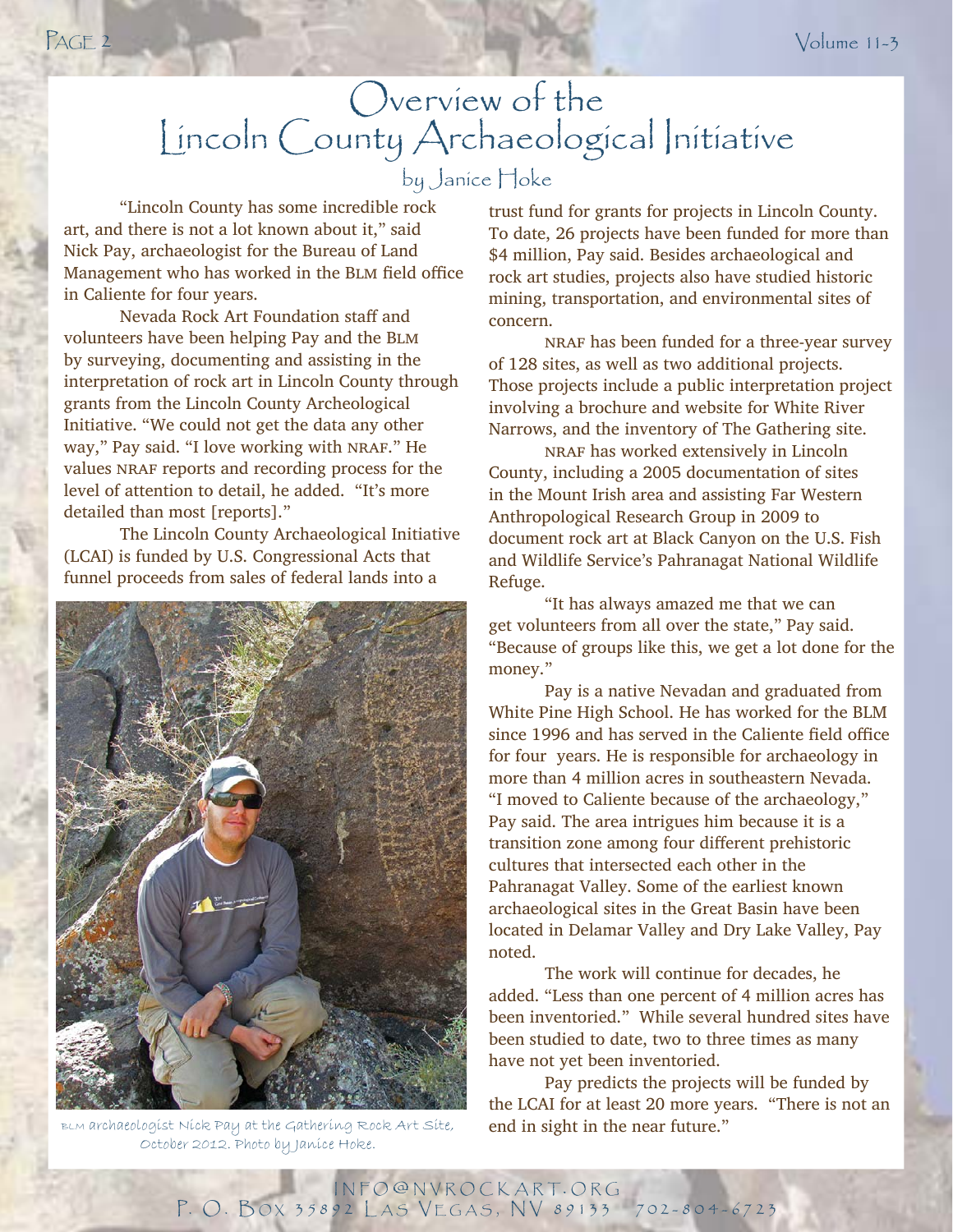## From the President

 A few months ago, to my surprise, I realized that I was the last member of the original Board still to be serving. I have been on the Board for ten years and President for four of those. And eventful years they were. I helped the FOUNDATION weather the loss of Alanah Woody, our co-founder and guiding light, by providing stability and working with staff and volunteers to finish the numerous reports on which Alanah was working. Later, I focused on fund raising and public outreach.

 Four years ago, I became President of the Board of Directors, working with the Board through a significant reorganization. Then came the Great Recession and our ongoing struggle to keep the doors open – with a lot of help from you and our other friends. Our financial outlook is much better than it was only a few years ago. Along the way, we finished recording Lagomarsino Canyon, Grapevine Canyon, Black Canyon, The Gathering, and 120 other sites, both large and small.



Pat Barker, President Board of Directors, NRAF

From humble beginnings, the FOUNDATION has grown into a widely respected volunteer organization capable of recording and documenting rock art sites efficiently and accurately. Our recording procedures and standards produce site records that can be used as archives, for research and public education, and even, if necessary, in criminal prosecutions. We are now moving ahead with more recording projects in Nevada, California, and Utah. We are producing plans for managing public education sites, publishing e-books and brochures, and developing web-sites for ourselves and other organizations. Our rock art research program is growing.

your support in this important work. Although I am stepping down as President, you won't be rid of me. I'll Through all of this you have been the backbone of the FOUNDATION and I have been honored to have continue to be a member of the FOUNDATION and volunteer to help in any way I can.



Field crew at the Gathering, October 2012 Left to right, Anne McConnell, Carolyn Barnes-Wolfe, Angus Quinlan, Anne Carter, Cheryln Bennett, Anne Higgins, and Ralph Bennett.

WWW . NVROCKART. ORG 641 J ONES STREET R ENO NV 89503 775-323-6723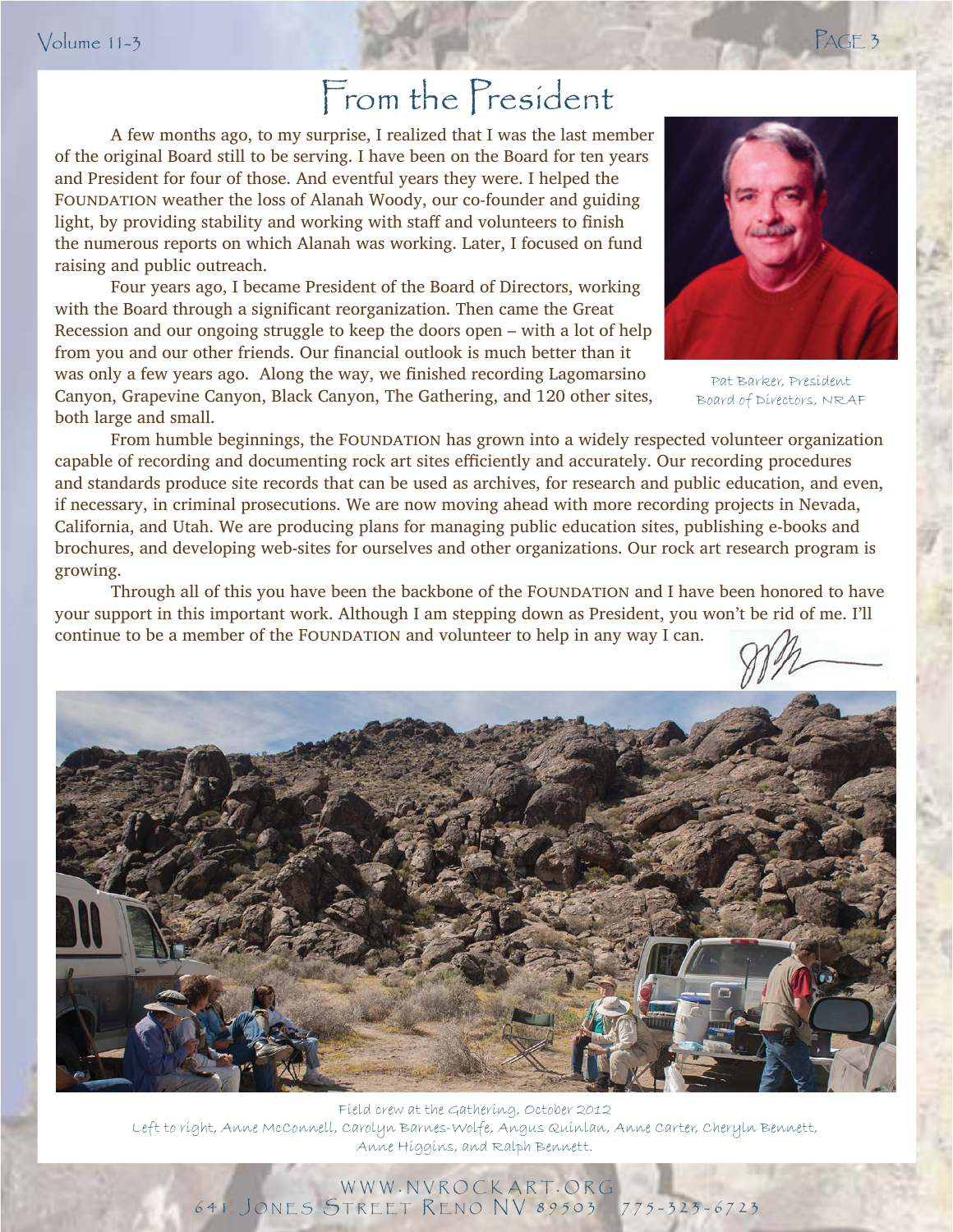### 2012 Distinguished Lecture Series features Robert Layton

In September, NRAF hosted lectures in Las Vegas and Reno by visiting Professor Robert Layton, University of Durham, as the 2012 Annual Distinguished Lecturer. The Distinguished Lecture series promotes wider public appreciation of rock art's significance as human heritage by bringing to Nevada eminent scholars to share the results of their research. This year's lecture series was made possible with the support of NEVADA HUMANITIES, the COLLEGE OF SOUTHERN NEVADA, and the Nevada Museum of Art. Professor Layton is one of the world's foremost social anthropologists whose research has explored the contrasting role of art in western and non-western cultures and challenged contemporary theory in the social sciences.

Previous speakers in the Distinguished Lectures series have explored the international significance of the rock art traditions of China, Europe, and the American Southwest, and the role of art in cultural evolution. Professor Layton's lecture "*Rock art, identity, and indigeneity*" examined the enduring cultural significance of rock art in traditional communities in Australia and North America. He detailed the kinds of cultural information that are communicated through Australian and North American rock art and the ways that traditional knowledge is expressed. His lecture highlighted the importance of understanding indigenous accounts of rock art and the social and cultural factors that can lead to conflicting ideas of what constitutes knowledge between traditional cultures and archaeologists.



Bob Layton enjoyed his visit to the Great Basin. In addition to seeing the rock art, he also enjoyed the pinon trees--a resource he has lectured about for years, but had never seen.

The Annual Distinguished Lecture series also showcases Nevada's rock art heritage to international scholars. During his visit Professor Layton visited several rock art sites in southern and northern Nevada, allowing him to contrast their stylistic and contextual characteristics with the Australian rock art traditions that his research has focused on.

## "The Gathering" continued from Page 1

style and cultural relationships or communication networks to Fremont settlement areas to the northeast.

 Attention now switches to processing and analyzing the collected fieldwork data to provide more detail on spatial patterning in the site's archaeological features and describe stylistic variability in its rock art. These data will help to draft a report that assesses the site's condition, relates the rock art to its historic context, and evaluates the site's wider heritage significance.

*Acknowledgments*. This project is funded by a grant from the Lincoln County Archaeological Initiative administered by the Bureau of Land Management, Caliente Field Office. For their hard and efficient work, we thank the project's field volunteers: Frank Adams, Carolyn Barnes-Wolfe, Ralph and Cheryln Bennett, John Bingham, Jim Bunch, Anne Carter, Patti DeBunch, Clay Elting, Gordon Hamilton, Anne Higgins, Janice Hoke, Anne McConnell, Doug Rorer, Paul Renois, Steve Stearns, Ally Youngs, Don Wescott, and Carl Wilson.

INFO @ NVROCKART. ORG P. O. BOX 35892 LAS VEGAS, NV 89133 702-804-6723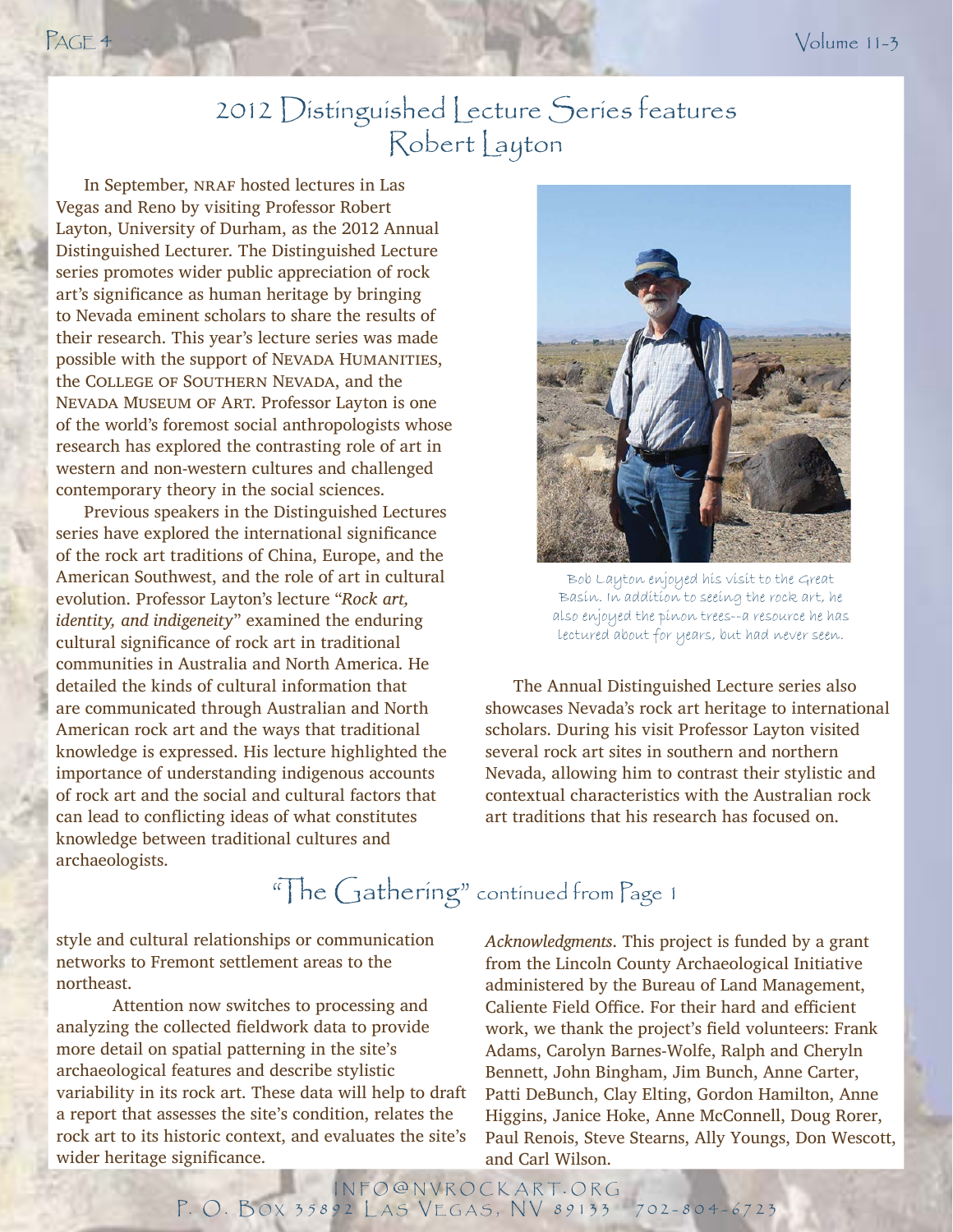# Volunteer Profile: Carl Wilson

### by Janice Hoke

 Except for dancing the two-step, Carl Wilson loves nothing more than finding rock art. Follow this lean, tall man with the engaging smile on his relentless hunt of the unique and beautiful petroglyphs of Lincoln County and you will catch his passion. "It fits in with everything I like to do," Wilson said. "Photography, the outdoors. It excites me to find them, especially the ones nobody tells you about. I've never seen two the same."

 Wilson, who grew up and was educated in Clark County, has appreciated rock art from childhood. He remembers, for example, visiting Grapevine Canyon while hunting quail with his father. The family also visited the petroglyphs in Valley of Fire State Park many times.

generously showed him their favorite sites, then<br>explored on his own. He has driven his truck, ridden It wasn't until retirement, however, that Wilson began to pursue rock art hunting in rural Lincoln County. For 12 years, he has followed local enthusiasts Bob Clabaugh and Farrel Lytle who generously showed him their favorite sites, then his quad, and hiked through creeks, canyons and rock shelters looking for elusive rock art sites.

 Wilson calls himself the "goat" or the "locator" person who provided extraordinary assistance to the multiyear NRAF survey project in Lincoln County. Every morning he would drive 150 miles round trip to meet volunteers and showed them more than 125 sites to assess and document. "We could not have accomplished so much on this project without Carl," remarks Angus Quinlan, NRAF Executive Director. "He made all the difference. Carl's enthusiasm and local knowledge and willingness to share were key components of this project." Carl's was recognized in 2012 for his vital role on NRAF's survey project with the Alanah J. Woody Award.

 The survey is valuable, Wilson believes, to gather data for study and interpretation and to provide documentation in case of destruction or vandalism of rock art. It is also a resource to see how nature affects rock art, he said. At one rock shelter, a whole wall of pictographs has spalled off, leaving **a whole wall of pictographs has spalled oil, leaving**<br> **pieces of painted rock lying strewn on the floor. "We** NRAF Annual Meeting. May 2012

were too late, maybe a thousand years too late," he mourns.

From his many years working for EG&G as a detector production technician and supervisor, including the installation of gamma, xray and photographic detectors for nuclear testing at the Nevada Test Site, Wilson brings a wealth of technical and supervisory expertise. Drawing on his professional background, Wilson believes NRAF would benefit from using technology in a more modern and efficient way. Cameras could do a better job of documenting colors, making accurate measurements or projecting a grid for field drawings, for examples.

Until he finds a dancing partner in Lincoln County, Wilson lives his passion for rock art and the outdoors. "Sunset and a six-pack in Condor Canyon – It's why I moved here."



NRAF Annual Meeting, May 2012

WWW . NVROCKART. ORG 641 J ONES STREET R ENO NV 89503 775-323-6723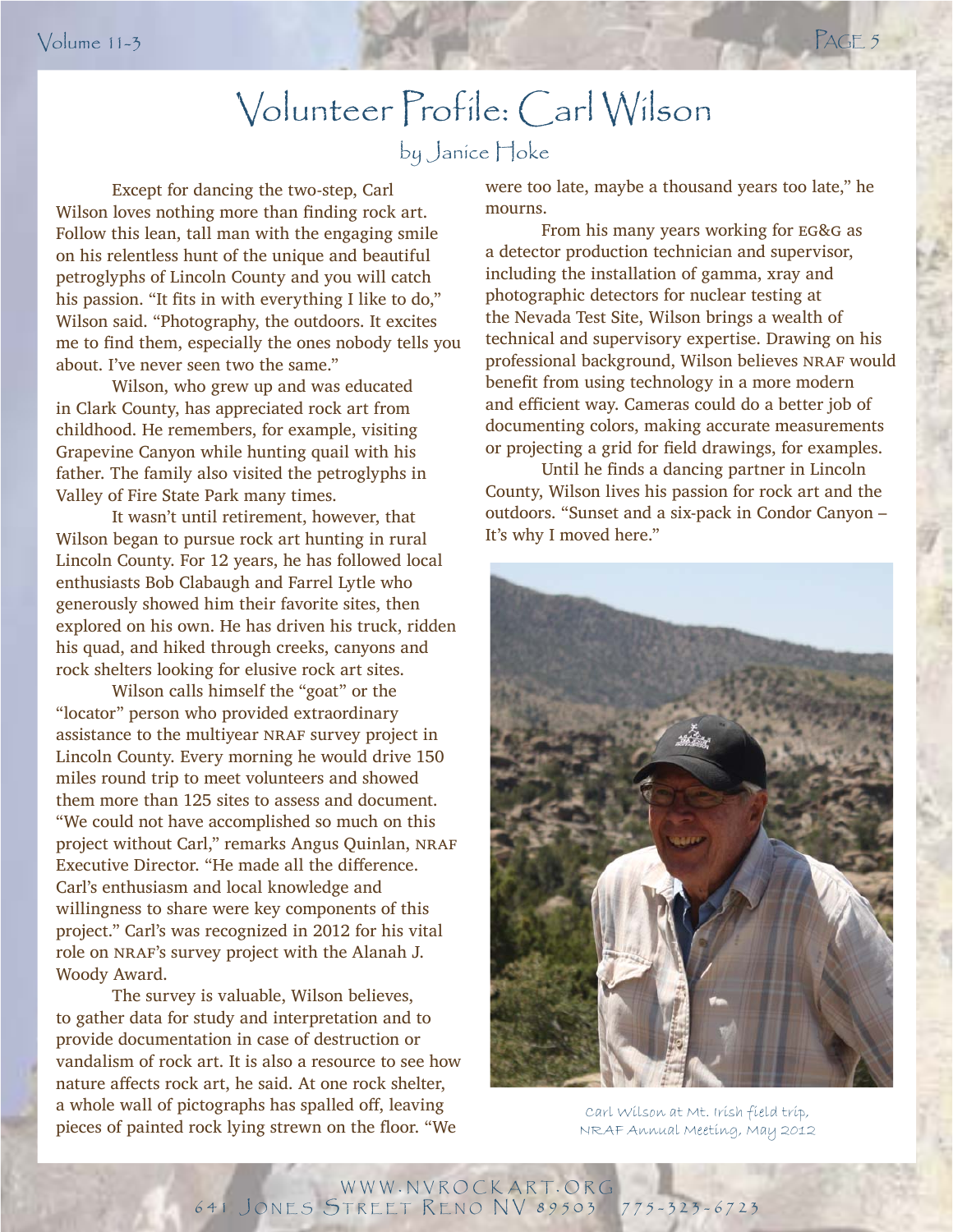## NRAF visits Paleolithic Cave Art

Seven NRAF members returned in late September from the Archaeology Institute of America's tour of the Cave Art of Spain and France. The tour was led by archaeologist Paul Bahn, renowned paleolithic cave art specialist and inaugural Distinguished Lecturer at NRAF in 2007. The tour visited the facsimile caves of Altamira and Lascaux, as well as original caves of El Castillo, Las Monedas, Covalanas, Pair-non-Pair, Font-de-Gaume, the shelter of Cap Blanc, Rouffignac, Cougnac, Pech Merle, and Niaux.

 Visits to prehistory museums, cathedrals, chateaus, medieval villages, seaside resorts, the Guggenheim Musem, and the astounding Atapuerca archaeological site in Spain rounded out the tour. All NRAF members agreed after visiting our first cave that the tour had already paid for itself and that all other cave visits would be icing on the cake.

The first cave visited was El Castillo, site of the oldest dated Paleolithic art, 40,600 years ago, making it possibly a Neanderthal rather than Cro-Magnon created image. The visit to Atapuerca also showcased an 'earliest' date: bones of *Homo antecessor* (a variant of Homo erectus) in Spain at 1.1 - 1.2 million years ago.



The Cro-Magnon Rock Shelter in Les Ezysies France. Left to Right, Sawan , Paul Bahn, AIA Tour leader, NRAF members Cary Ingbar, Melinda Leach, Lucinda Long, Pat Barker, Bill James, Anne Higgins and Darla Garey-Sage.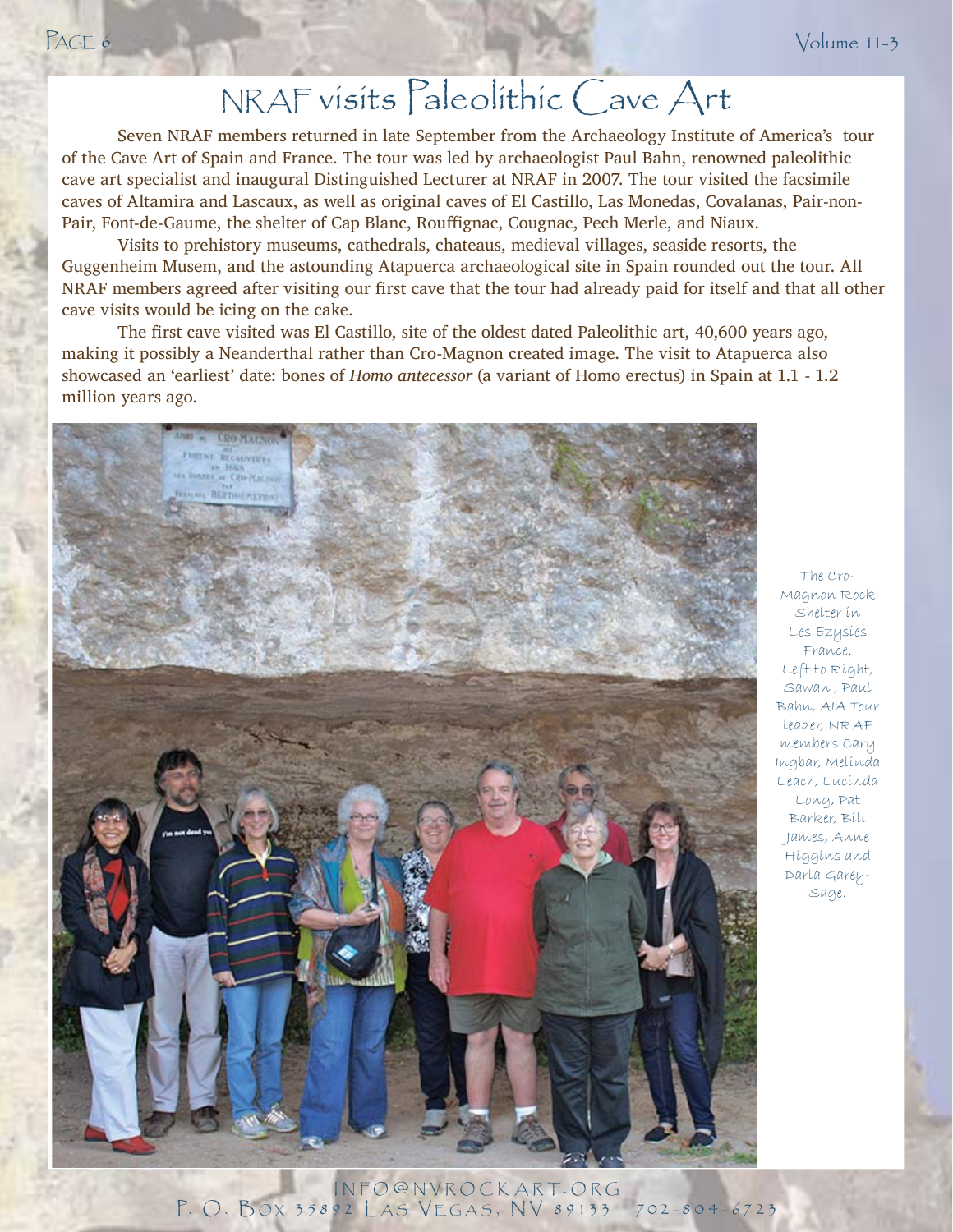Volume 11-3 PAGE 7

### NRAF Bi-Monthly Lecture Series: NRAF Bi-Monthly Lecture

Animal Imagery in Animal Imagery in Ice Age Cave Art Ice Age Cave

> presented by presented Dr. Pat Barker Dr. Pat

6 - 7 pm 6 - 7 November 14, 2012 November 14, National Automobile Museum Theater National Automobile Museum Free Admission Free

NRAF is pleased to announce a new venue for the November lecture: **The National Automobile Museum, The Harrah Collection,**

 $\frac{1}{2}$ on the corner of Lake and Mill Streets, Reno.

A scheduling conflict with our previous venue, McKinley Arts Center, mandated an alternative location, and the National Automobile Museum stepped in to solve our problem. For those who haven't been there, the Automobile Museum has a beautiful 157 seat theater with plush, stadium style seating with state of the art audio and visual.

**Free parking** is available at the Museum. Refer to the map below for directions.



#### **Located in Downtown Reno**

**DRIVING DIRECTIONS:** FROM I-80: Take the Wells Avenue exit. Turn south and go over the overpass. Stay in the middle lane. Take a right on Mill Street, a right on Museum Drive, and left into our parking lot. From Hwy 395: Take the Mill Street exit. Turn west heading towards downtown Reno. Stay on Mill Street. Take a right on Museum Drive and left into our parking lot.

National Automobile Museum The Harrah Collection 10 South Lake Street Reno, NV 89501-1558 Phone: 775-333-9300 Fax: 775-333-9309 Email: info@automuseum.org